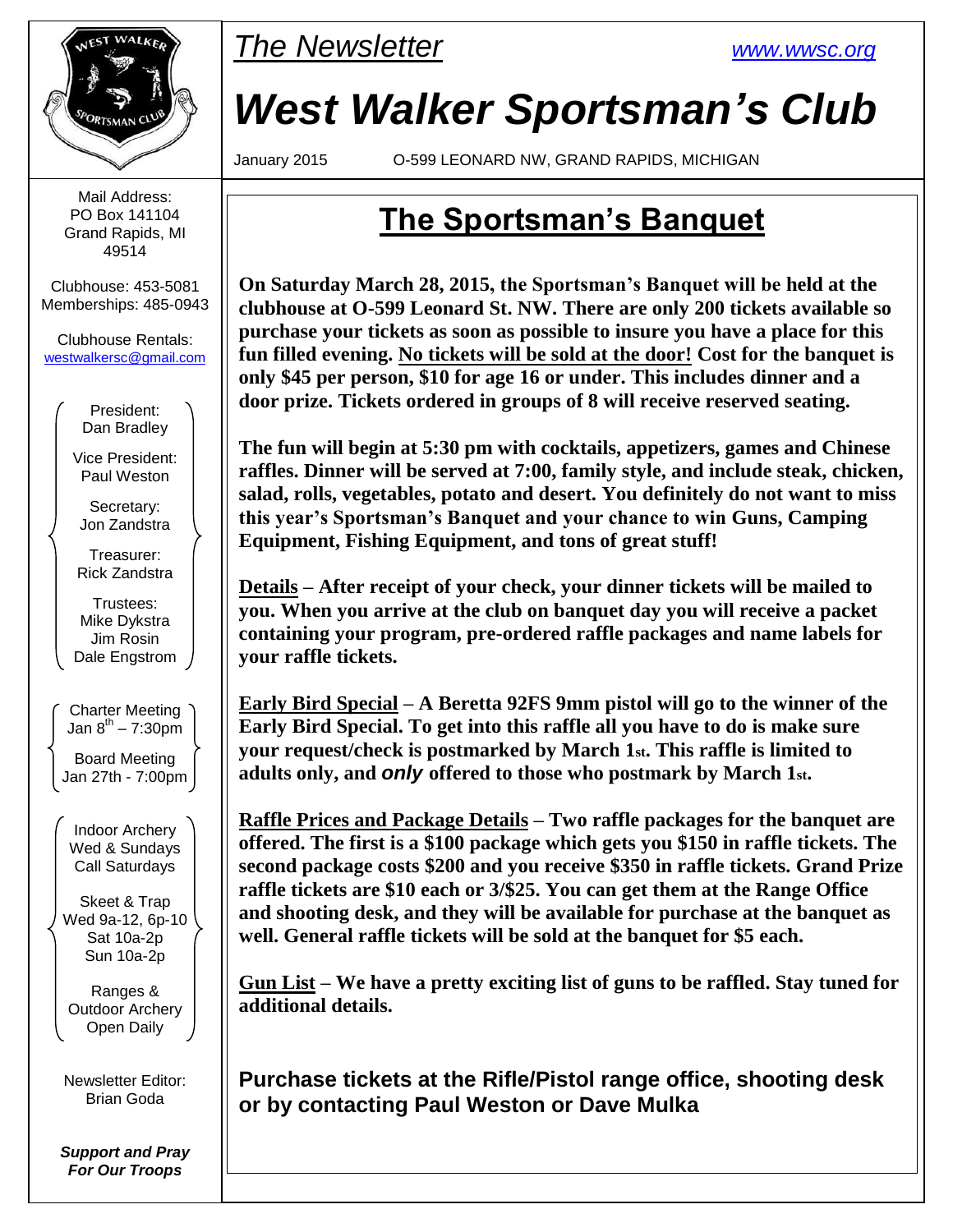# **The Sportsman's Banquet Grand Prize**



- **Colt LE6920 SOCOM Rifle**
- **5 spare magazines**
- **Plano tactical rifle case**
- **1,000 rounds of Federal 5.56 NATO ammunition**
- **Tickets on sale now!!!!!**



# ATA/NSSA New Year's fun at the club on January 1st



#### **Membership**

Memberships include your space and children 17 years of age and under. Children must be supervised at all times. Memberships are valid for 365 days from purchase date and are sold at the clubhouse and Range Office. Once you have been an associate member in good standing for 6 months, you may apply for a Charter Membership, which has many privileges.

### **West Walker Merchandise for Sale at reduced prices!!!!!!**

We now have several items available to purchase in the clubhouse: shirts, hats, window stickers, travel mugs, key chains and pens. Stop in and check it out!!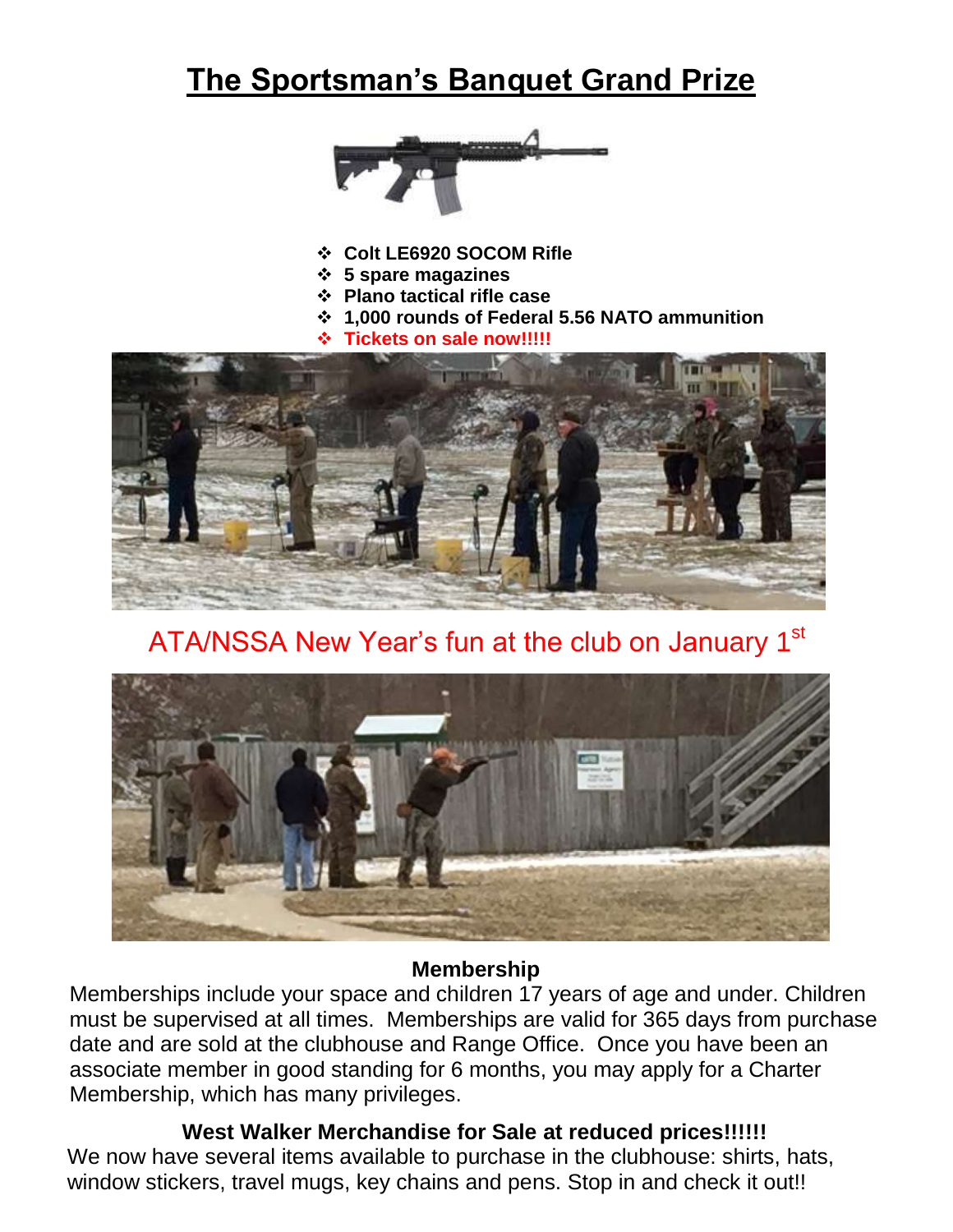#### **Gun Safes**

Walk – In Vault Doors Fort Knox – American Security – Graffunder

# **HOOGERHYDE SAFE**

1033 Leonard St NW, Grand Rapids, MI 49504 **Phone: (616) 458-6365** Fax: (616) 485-2554

| 2014 Big Gun Raffle |                                                   |                             |  |  |  |  |  |
|---------------------|---------------------------------------------------|-----------------------------|--|--|--|--|--|
| <b>Jan 28</b>       | Kel Tec SUB2000, 9mm                              | Scott Huyser, #251          |  |  |  |  |  |
| Feb 25              | Taurus 85UL 38 special                            | Denny Fuller, #9            |  |  |  |  |  |
| <b>Mar 25</b>       | Mossberg 500 Tactical Tri-rail, 12g               | Tom Cottrell, #175          |  |  |  |  |  |
| Apr 29              | Smith & Wesson M&P 22                             | Jim Nash, #34               |  |  |  |  |  |
| <b>May 27</b>       | Ruger American 270 cal                            | Don Mize, #38               |  |  |  |  |  |
| <b>Jun 24</b>       | Ruger KSR40 (ss) 40 cal                           | Troy Potter, #142           |  |  |  |  |  |
| <b>Jul 29</b>       | Henry Golden Boy, 22 LR                           | John Morehouse, #19         |  |  |  |  |  |
| Aug 26              | Beretta 92 FS 9mm                                 | <b>Rich Vander Meer #22</b> |  |  |  |  |  |
| Sep 30              | Savage Model 11 Trophy Hunter XP .223 w/Nikon 3x9 | <b>Richard Hansen #84</b>   |  |  |  |  |  |
| <b>Oct 28</b>       | Glock 22 Gen4 40 cal                              | Jim Boshoven #30            |  |  |  |  |  |
| <b>Nov 25</b>       | Henry 45-70 cal                                   | John Strotbaum #243         |  |  |  |  |  |
| <b>Dec 30</b>       | Remington 1911R1 45 ACP                           | Dave Scott #114             |  |  |  |  |  |

#### **Archery Leagues**

.

Indoor archery leagues will start in January. We will offer a morning league and an evening league. The morning league will be Thursdays at 9:30am, beginning January 15<sup>th</sup>. The evening league will be Monday nights at 6:30pm, beginning January  $12<sup>th</sup>$ . Leagues run for ten weeks and a banquet will follow.

### **Range Monitors Wanted**

West Walker Sportsman's Club is looking for range monitors to check memberships on the rifle and pistol ranges in four to six hour shifts. If you are retired or have free time during the daylight hours and share an interest in promoting a safe shooting environment, please contact Don Mize at 616-334-3246. These are voluntary positions. Qualified monitors will receive free annual membership renewal.

## **SK FULL DRAW 3-D ARCHERY RANGE**

10751 12<sup>th</sup> Ave., Grand Rapids, MI 49534 Phone: **(616) 791-7970**

Open 7 Days **Stan Kurek** Dawn to Dusk WWSC Member

### **January Range Hours**

#### **January 1 – 15**

Mon – Sat: 9:00am – 5:00pm Sundays: 10:00am – 5:00pm

#### **January 16 – 31**

Mon – Sat: 9:00am – 5:30pm Sundays: 10:00am – 5:30pm Link for range hours: <http://www.wwsc.org/range-hours.shtml> Link for range rules: http://www.wwsc.org/img/ranges/RangeRules.pdf

#### **Winter Shotgun League Event & Line Fees**

- $\geq$  1st event \$30.00
- $\triangleright$  Additional events \$15.00 each
- $\blacktriangleright$  Individual lines \$4.50
- Pre-paid Card \$54.00

Each pre-paid card is a raffle ticket for a drawing for a free case of shells. Registration includes admission to the banquet, which is Saturday, April 11<sup>th</sup>.

#### **Dates**

- ▶ Starting Date Sat, Jan 3rd
- $\triangleright$  4 rounds must be in by Jan 31th
- Last day to Shoot Sat, Mar 25
- Banquet Sat, April 11 @ 6:00

The kitchen will be open and food will be available during league hours, except Wednesday mornings. You must be a WWSC member to participate. Sign up at the desk during club hours. Membership card required.

### **Fill Dirt Needed**

The club is always in need of clean fill dirt and/or sand. If you know of anyone in need of dumping a lot of fill, please contact the club president.